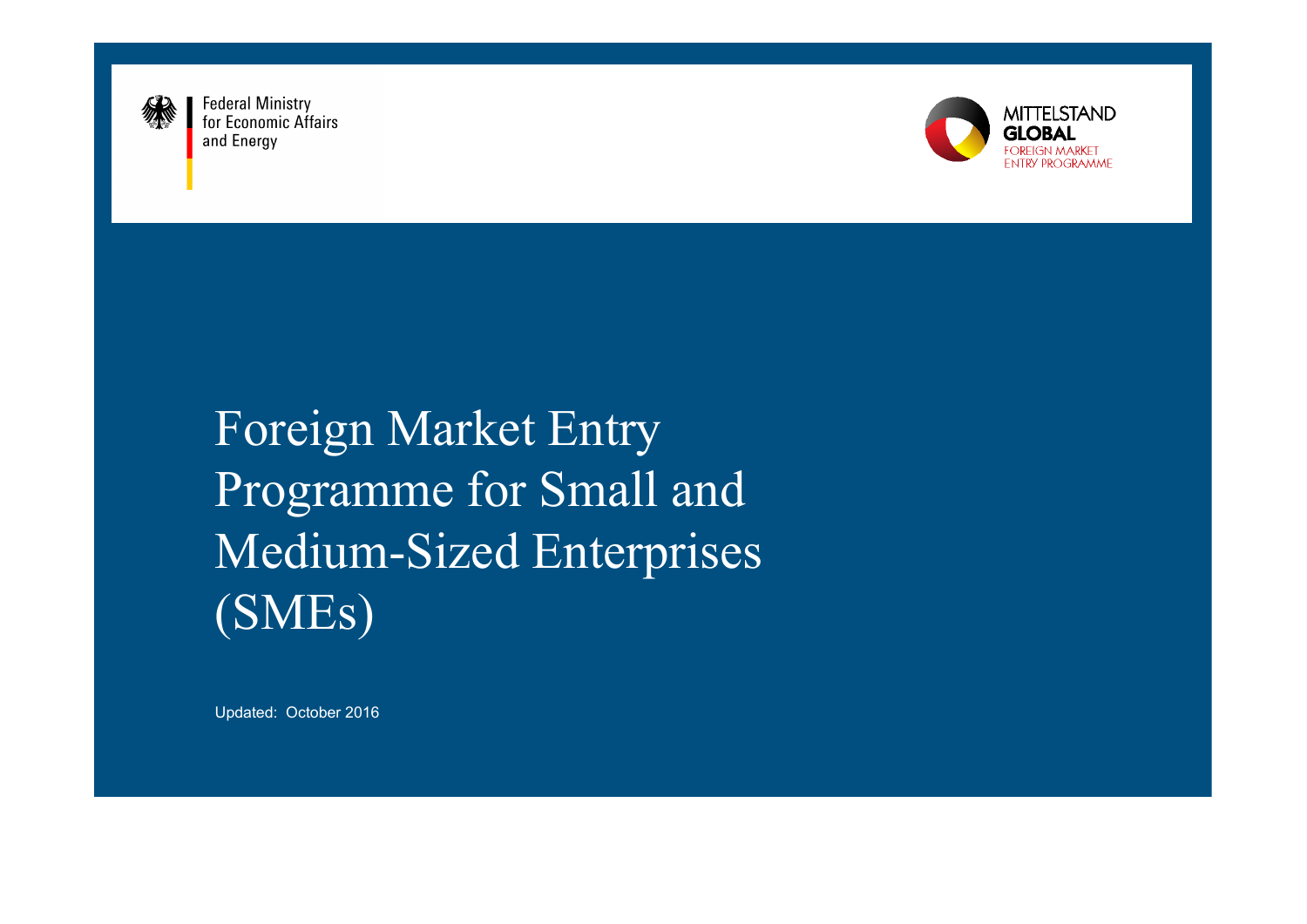# Market entry – priorities and responsibilities





Federal Ministry<br>for Economic Affairs and Energy

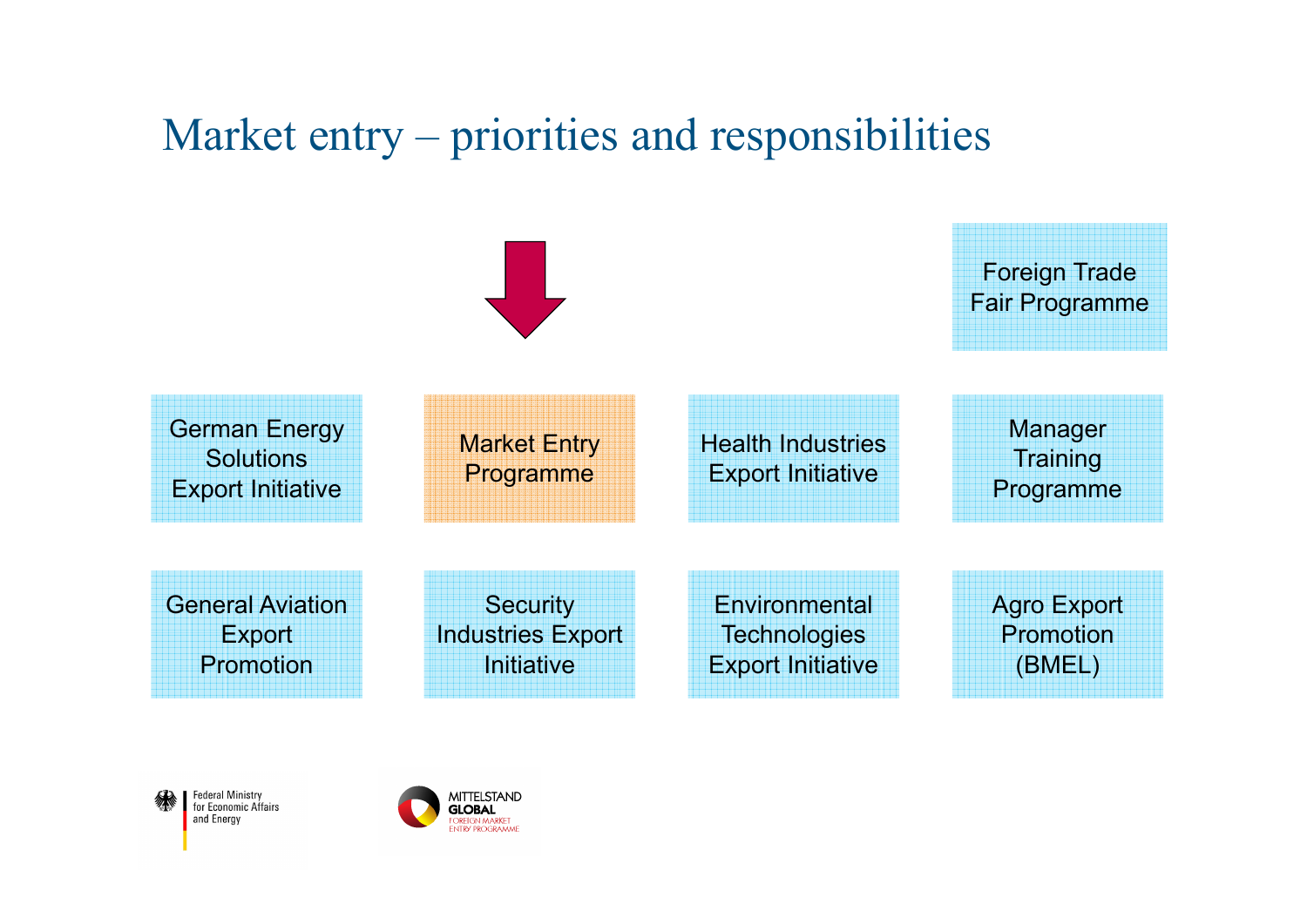# Guidelines

Foreign Market Entry Programme of the Federal Ministry for Economic Affairs and Energy:

Promoting exports and finding new markets for German SMEs

- Selection of appropriate markets and industries
- **Professional organization with experienced partners**; Federal Ministry for Economic Affairs and Energy provides support and coordination
- Intensive assistance including preparation and wrap-up
- $\bullet$  Initial business contact arrangements are high quality and sustainable, with continuous monitoring



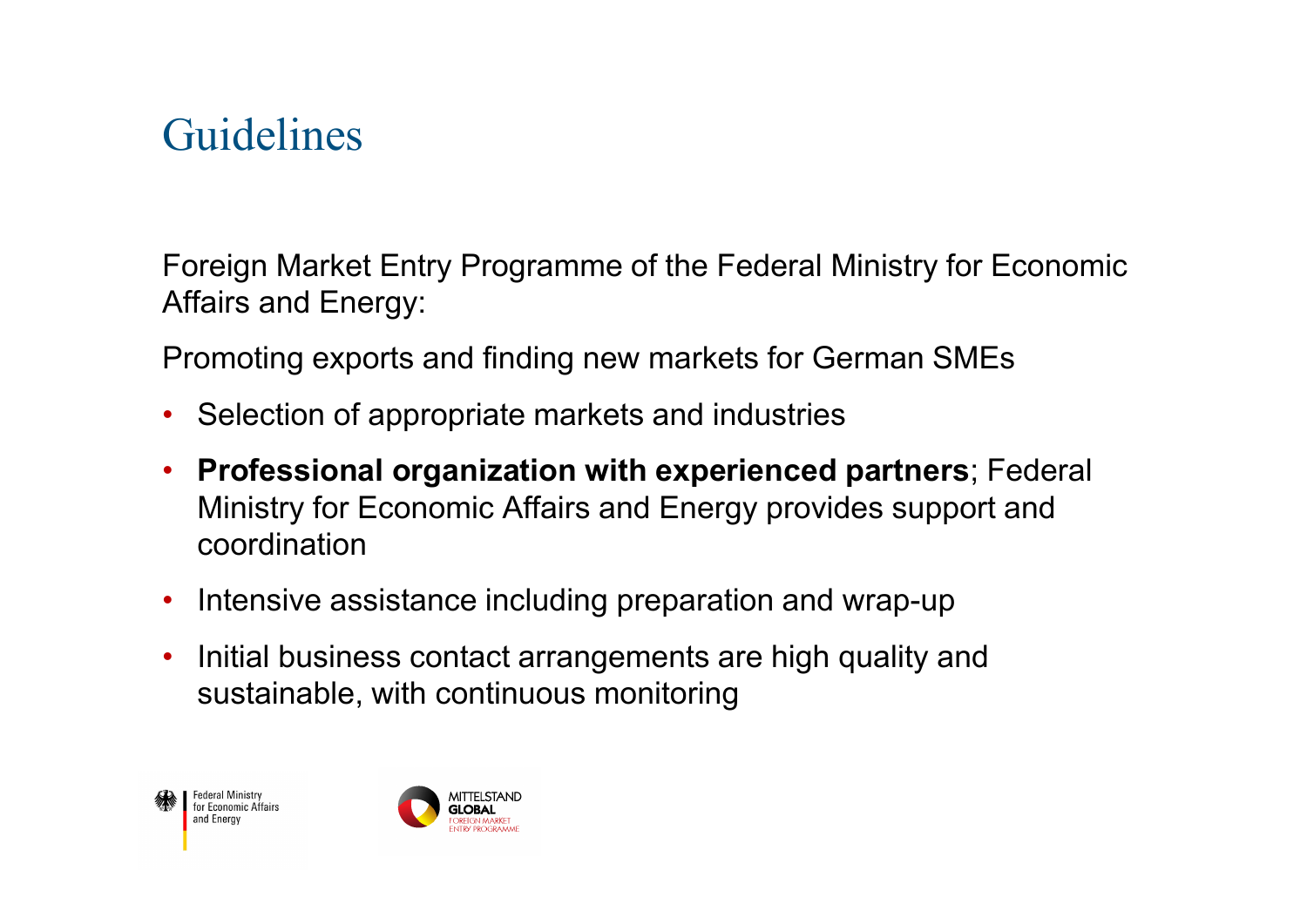# Guidelines

- First-hand market information
- Explore new markets
- **Build network and business contacts**
- **Meet business partners abroad**
- Realize market entry
- Increase foreign trade volume
- Save time and costs



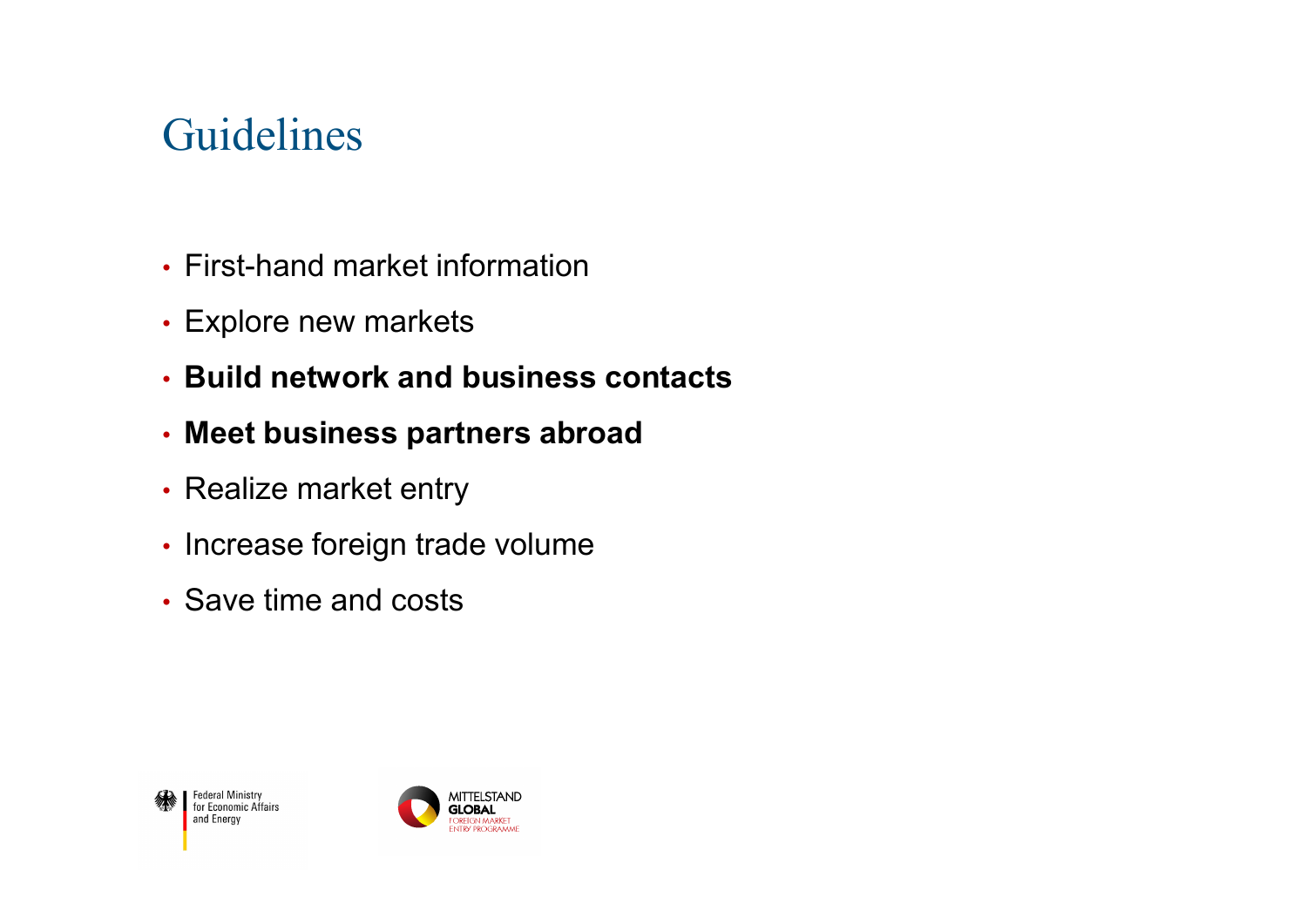# Partners

Excellent partner network for strict focus on needs of industry and professional realization



**Federal Ministry** for Economic Affairs and Energy

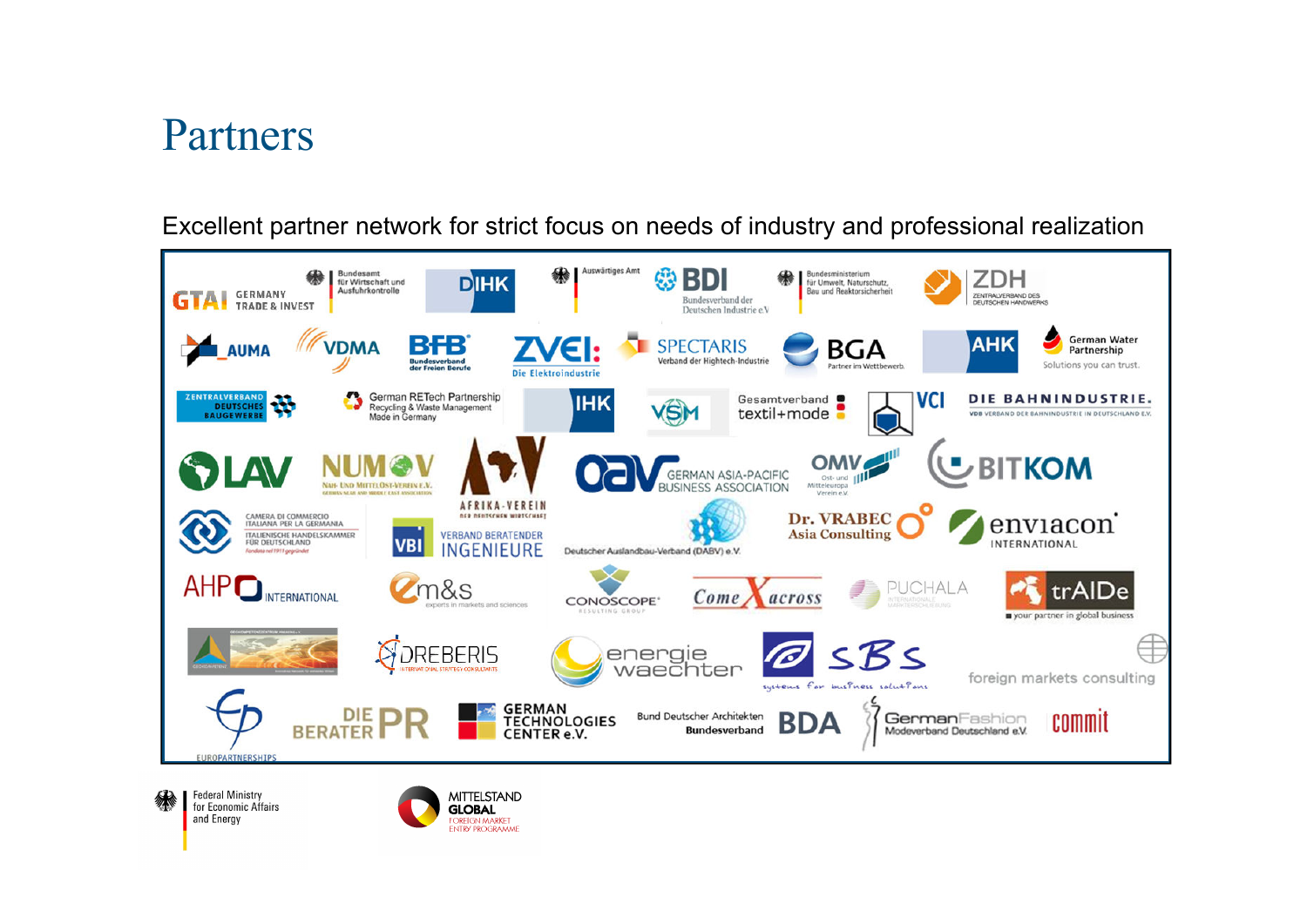# Six modules: consistent, transparent, interdependent, flexible, combinable, viable

### **Business contactprogramme**

Realization abroad,focus on market entry, market development and new business contacts

## **Market exploration**

Realization abroad, targeting challenging, developing markets and market segments

### **Market information**

Seminars in Germany, expert information on developing markets and new segments

**Federal Ministry Foddian Winnocry**<br>for Economic Affairs and Energy



## **Symposium**

Realization abroad, presentation of goods and services

## **Procurement agents missions**

Trips to Germany for specific industries and themes

## **Fact-finding missions for multipliers**

Trips to Germany for specific industries and themes

**Trade fair partipationprogramme**

 **Manager trainingprogramme**

**ContinuousEXPL development**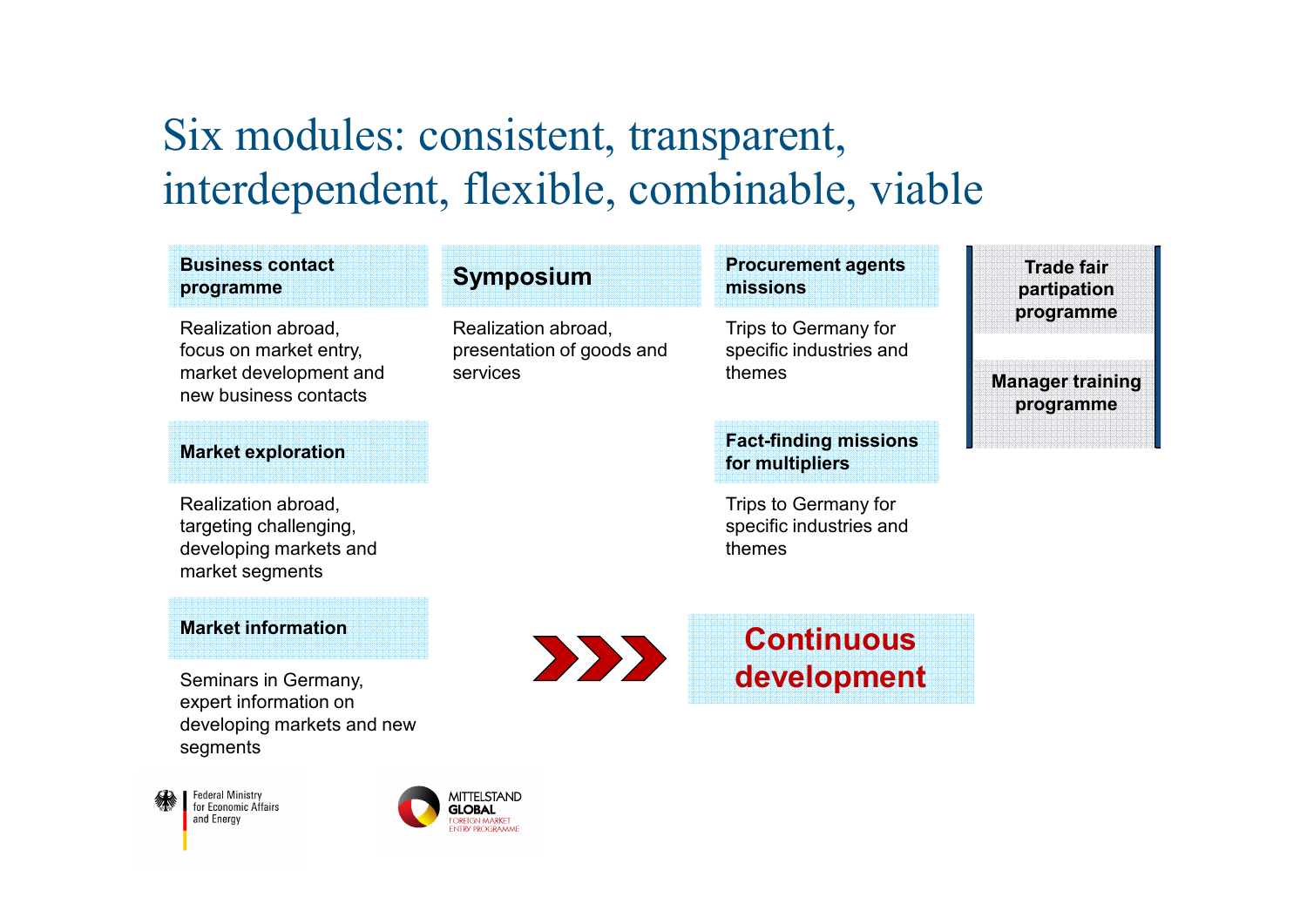# Projected countries for 2015

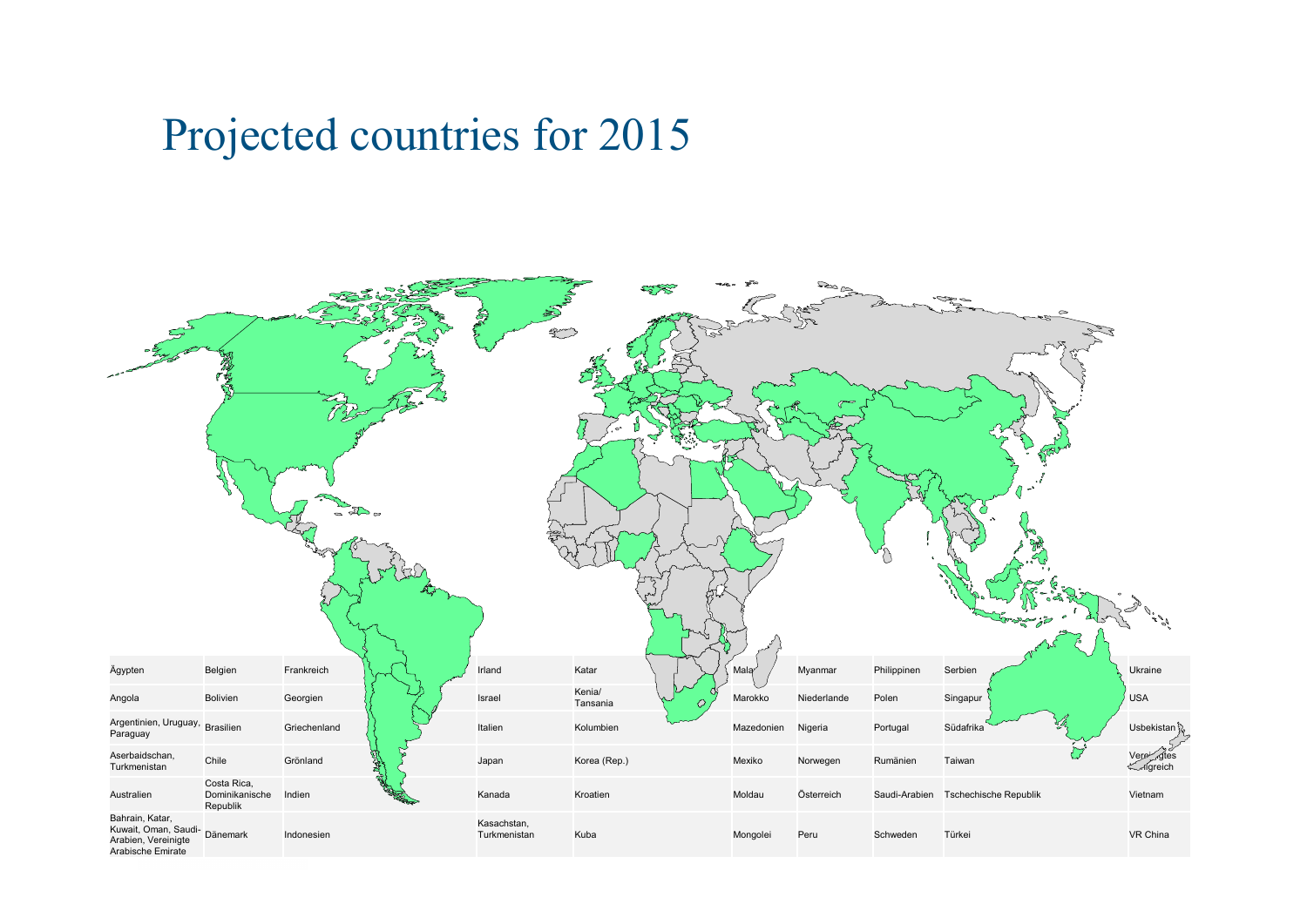# Projectes industries for 2015



Federal Ministry<br>for Economic Affairs<br>and Energy 缘

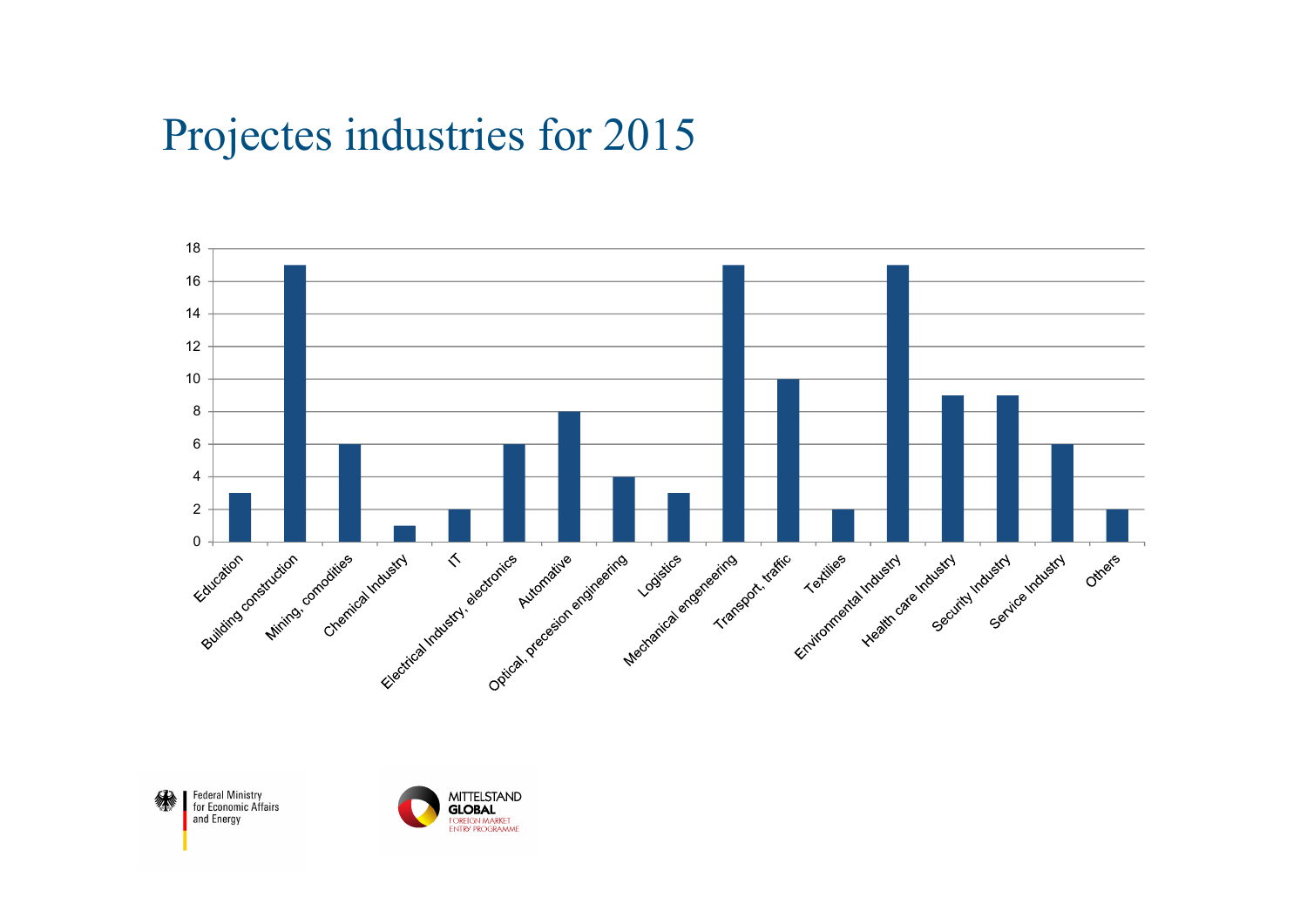Symposium on

Sustainable Waste Management

# Održivo gospodarenje otpadom



Federal Ministry<br>for Economic Affairs and Energy

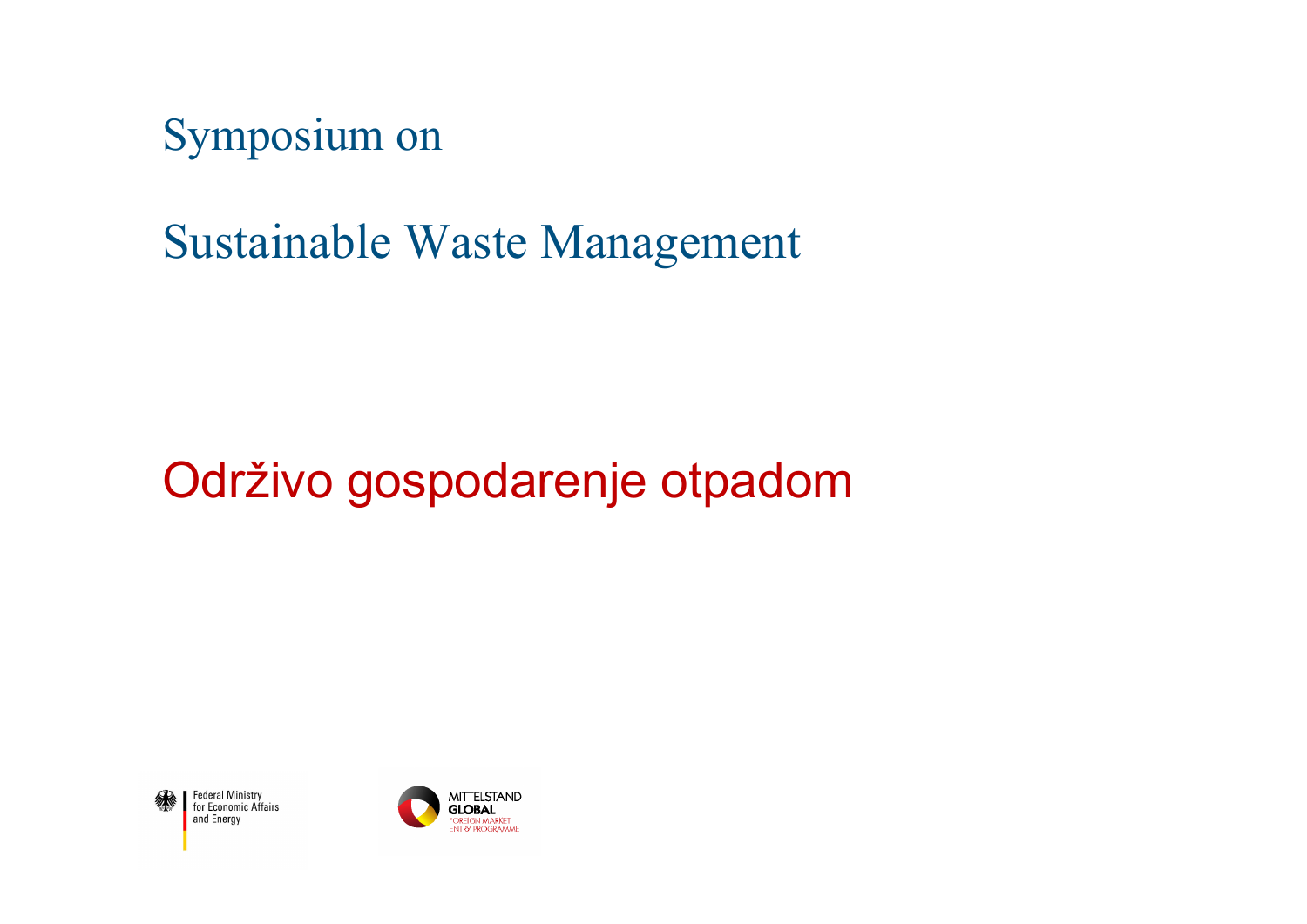# **Our goal:**

**Sustainable economic growth!**

**A global circular economy with waste avoidance, reuse preparation, recycling and energy recovery and with landfilling minimised so that by 2030, waste is predominantly used as a resource.**



Federal Ministry<br>for Economic Affairs and Energy